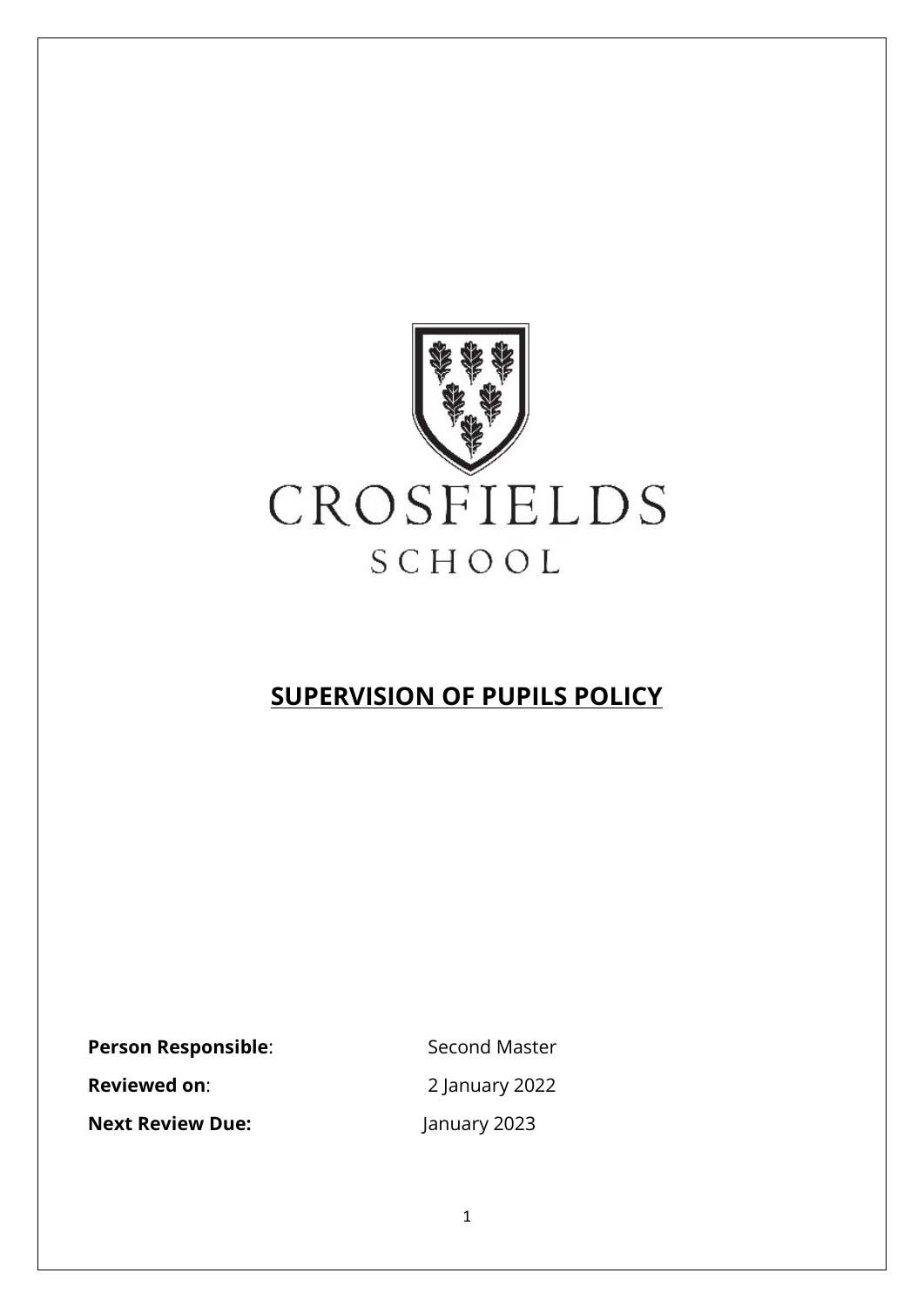## **Reference Documents/Websites:** Behaviour Policy

Emergency Evacuation (other than Fire) Policy Fire Risk Assessment Policy First Aid Policy School Lockdown Procedure Staff Code of Conduct Wet Break Procedure Educational Visits Policy EYFS Missing Child procedure EYFS Uncollected Child procedure

The 'duty of care', as a contractual obligation, places a specific responsibility on the Headmaster, as overall manager of the school, to ensure full and appropriate supervision of all pupils occurs throughout the school day. A significant part of the relationship between a teacher and pupils is based on the concept of duty of care. Teachers, Teaching Assistants, Nursery Nurses and Playground Supervisors must exercise such a standard of care at all times as would be expected of a caring and prudent parent.

It is parents' responsibility to ensure that a pupil attends school. Any late arrivals or early departures must be notified to the school office, with pupils and students required to report in to the school office themselves or with their parents in the case of young children ) if they are late. Pupils and students from Reception upwards must be signed out from the school office if they have to leave school during the day for an appointment. For pupils in the Nursery this is handled by the Class Teacher or Teaching Assistant. In the case of pupil or student absence, parents are asked to notify the school of the reason for the absence and parents will be contacted if no reason has been provided.

Sensible use of tables, chairs and equipment should be maintained so that pupils use these items properly to avoid accidents.

Pupils and students moving around the school should not be allowed to run and they should not be pushing other pupils in lines or groupings.

In the dining hall and The Hatch, knives and forks should be properly used by pupils and not used in any way that may cause injury to themselves or others. Spillages on tables, chairs and especially the floor should be cleaned up immediately to avoid pupils and students falling over. Tables and chairs should be cleaned as necessary to avoid soiling of pup/students clothes or contaminating their meals.

Pupils in the Senior School and above are given the privilege of "Tea and Toast" in the The Hatch each morning break. Members of the catering staff and a duty member of staff are present

Playground/AWP/ATP supervision is undertaken by members of staff on a rota system designed to ensure that there are always an appropriate number of staff on duty. Playground duties must be continuous and carried out with mobility so that staff patrol the playground, fields, buildings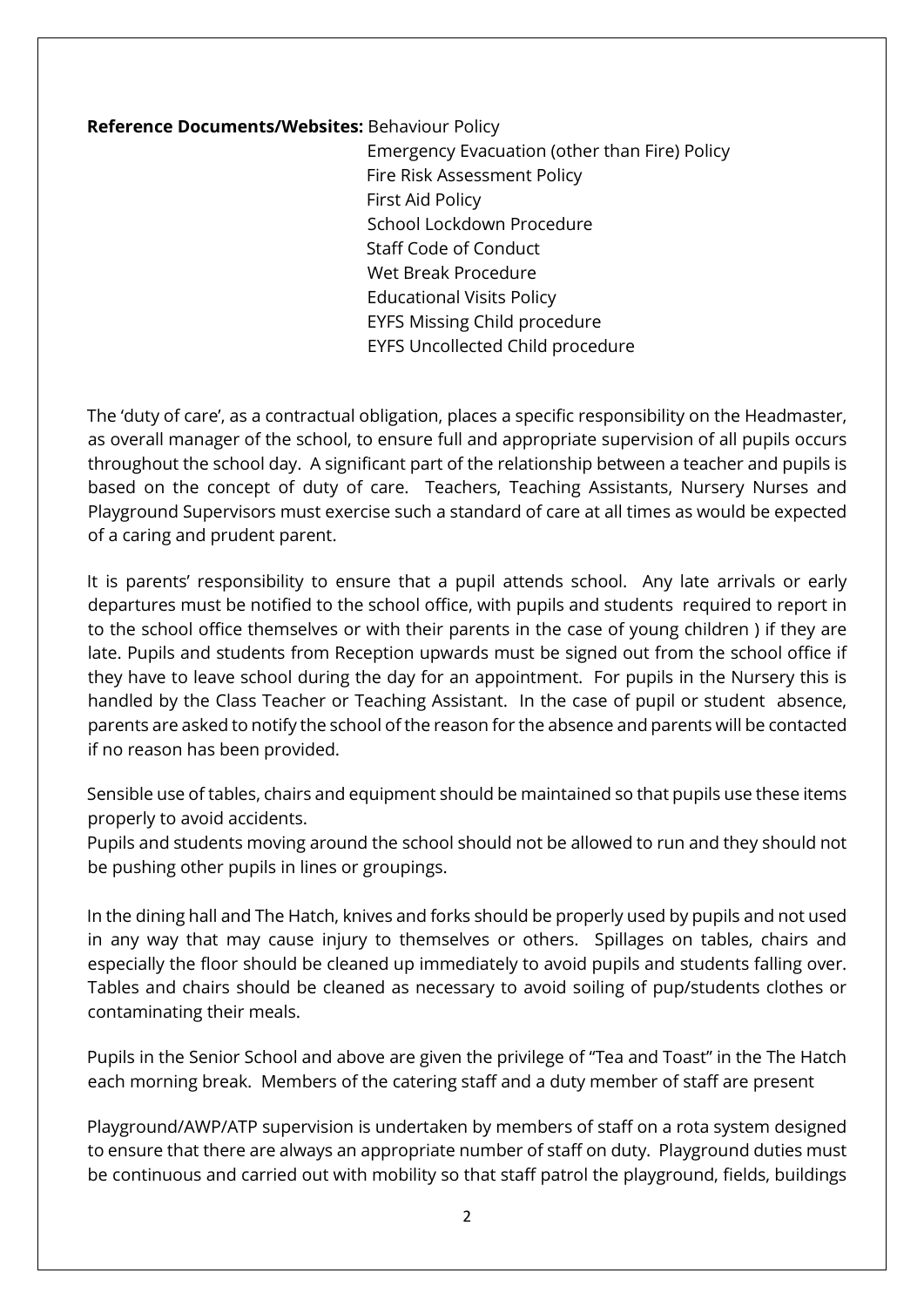and toilet areas. Play equipment should be used for the correct purposes and by children of the ages shown on the notices attached to the play equipment. The copse areas around the back field and allwoodland areas are out of bounds and need checking also. Pupils in these areas without supervision will be subject to the relevant disciplinary processes.

Changing rooms and the individual teaching rooms in the music school are out of bounds unless a member of staff is present and must also be checked by duty staff.

After school, children are supervised at various collection points around the school. Those children staying after school are supervised in different areas, including in the dining hall for those having tea. Children staying for after school activities, including prep, are supervised by staff until the children are collected. In Years 5 and above, children not collected by the set times are sent to Prep where they are supervised by the duty member of staff. For children in Years 1 and 2 the default waiting area is Acorns Hall.Years 3 to 6 wait in the dining hall; students in the Senior School are supervised outside until 1630 and then join after school prep if they have not been collected. A flexible collection window operates until 1645 for all pupils and students who are not due to stay after school but have not been collected by 1630.

Children in the EYFS are supervised separately in Chestnuts until 17:50. Any uncollected children after this time, the procedures detailed in the *EYFS Uncollected Children Policy* are followed.

Pupils not collected by 18.00 are escorted to the Senior School Building where they are supervised by two members of staff, at least one of whom is trained in Paediatric First Aid until arrangements can be made for the child's safe collection.

Classes should not be left unattended in classrooms. Should a teacher need to leave the classroom, another member of staff should be asked to stand in first.

All efforts must be made by teachers and carers to supervise the safety of children at all times.

## **Adult:Child ratios:**

**Children aged 3 and over**: In Reception, where a Qualified Teacher is working directly with children the ratio is 1:30. In other EYFS classes where a Qualified Teacher is working directly with children the ratio is 1:13. Where no person with QTS (or equivalent) is working directly with children the ratio is 1:8 provided that one member of staff holds a Level 3 qualification and at least half of the other staff have a Level 2 qualification.

For teaching in the swimming pool, the ratio is 1:20 for a fully qualified ASA/Sports teacher. For ASA Assistant Teachers the ratio is 1:8. No staff should supervise/teach children in the swimming pool unless they hold a valid lifesaving qualification.

The maximum class size at Crosfields is 20, although periodically it is necessary to increase this for exceptional reasons.